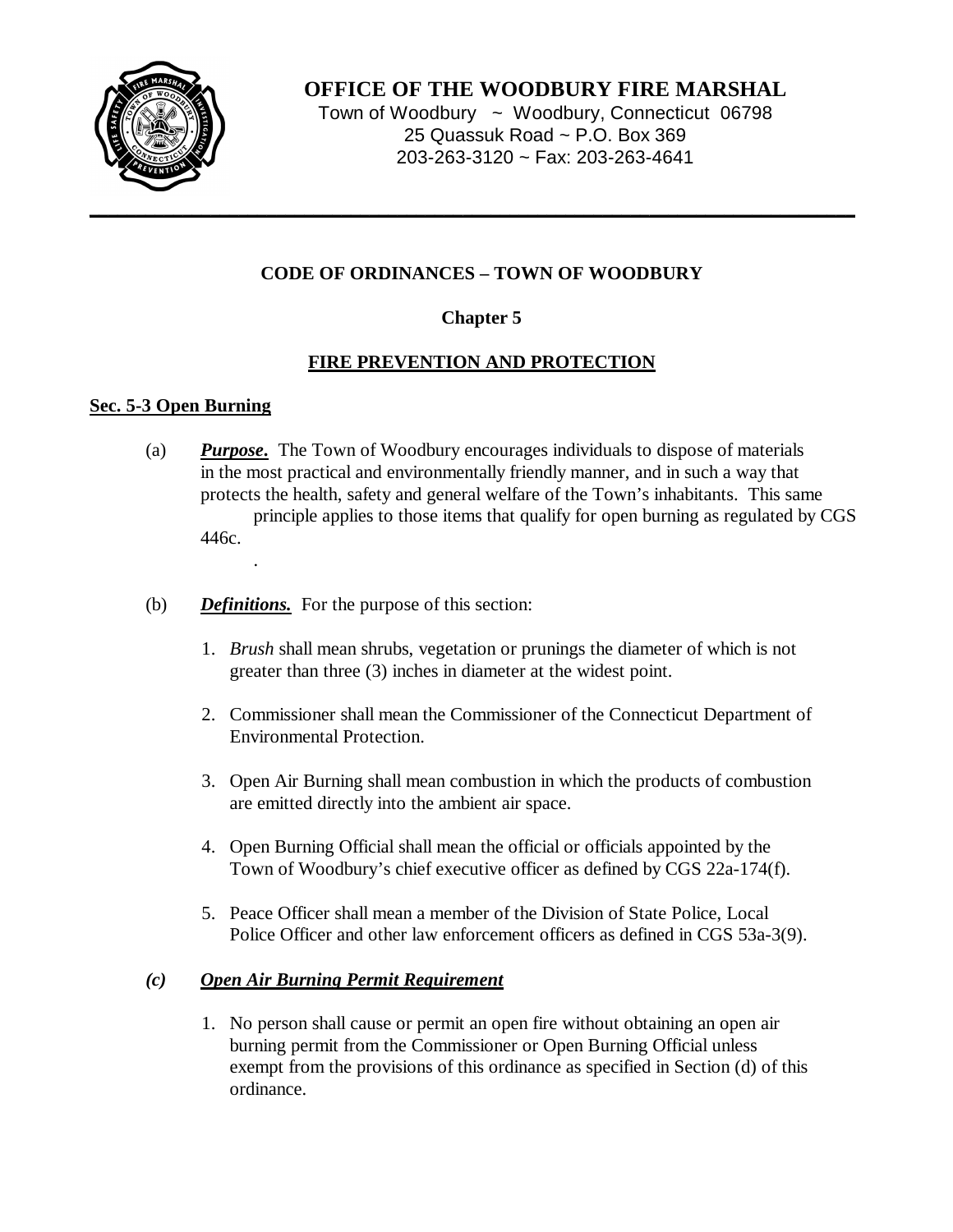- 2. The applicant for an open air burning permit shall complete an application on form(s) provided by the Commissioner or Open Burning Official which shall include a description of the purpose of the fire, the nature and quantity of material to be burned, time and date of the fire, together with any other information required by the Commissioner or Open Burning Official.
- (d) *Exemptions*. A permit as described in this ordinance shall not be required for the following fires:
	- 1. Open air fires set for the purpose of cooking food for human consumption.
	- 2. Fires set for the purpose of abating an immediate fire hazard, provided an Officer of the Fire Department supervises such fire.
	- 3. Bonfires, campfires or recreational ceremonial fires as long as they follow any local ordinances pertaining to these types of fires.

#### (e) *Fires for which permits are required*.

- 1. Fires set for the purpose of burning brush on property owned by the applicant.
- 2. Fires set for the purpose of eradication or control of insect infestation or disease, agricultural purposes, clearing vegetative debris following a natural disaster, and vegetation management.

#### (f) *Fires for which permits are also required by the Commissioner*.

- 1. Land fill fire with permit issued to the Open Burning Official
- 2. All other fires.

### *(g) Restrictions and prohibitions on burning*

Burning shall be prohibited when:

- 1. National or State ambient air quality standards may be exceeded.
- 2. A hazardous health condition might be created.
- 3. The forest fire danger in the State is determined by the State Forest Fire Warden as high, very high, or extreme and where woodland or grassland is within 100 ft of the proposed burn.
- 4. There is an advisory of any air pollution emergency episode.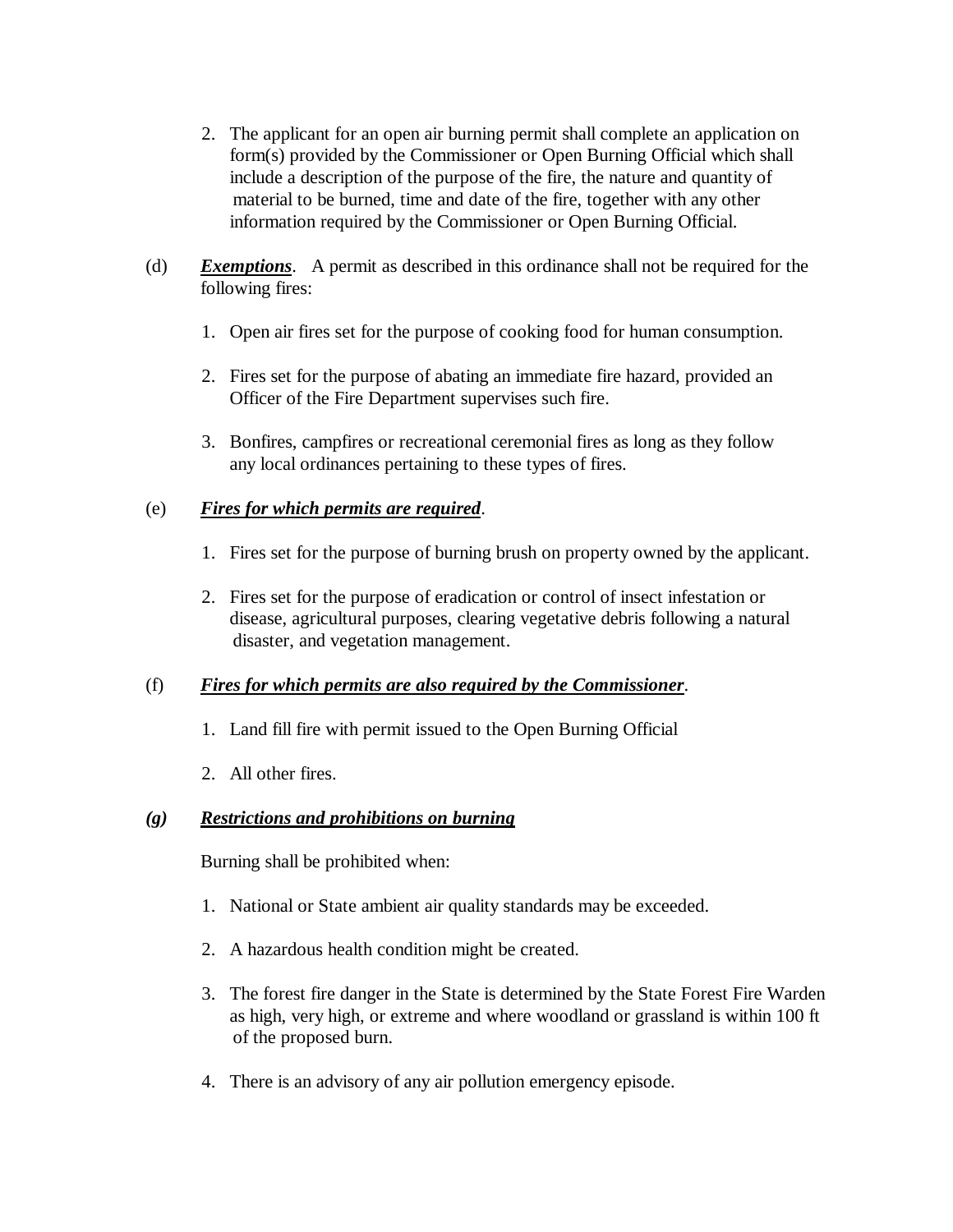- 5. The fire constitutes a salvage operation.
- 6. A practical and acceptable alternative method for disposal of the material to be burned exists.
- 7. The material to be burned consists of garbage, paper, glass, metal, plastics, leaves, rubber, painted surfaces, demolition waste, automobile scrap, pressure treated wood or other materials determined by the Open Burning Official to be prohibited.

#### *(h) Permit regulations and standards.*

- 1. The permit shall be valid only during the dates and times specified in the permit to burn.
- 2. Only those quantities and materials specified in the permit shall be burned.
- 3. Permits shall not be issued more than one (1) week in advance of the scheduled burn. Applications are available at the Emergency Services Building located at 25 Quassuk Road, Woodbury. Monday through Friday from 8:00 AM – 12:00 Noon.
- 4. The Open Burning Official or Commissioner may revoke an open air burning permit by oral or written notice to Woodbury's Fire Dispatch Center if one of the conditions specified under subsection (g) becomes an issue after such permit is issued.
- 5. A copy of the permit shall be kept in the possession of the applicant at the burn site during the burn.
- 6. Except for fire fighting exercises, burning shall be permitted on sunny or partly sunny days when wind speed is between five (5) to fifteen (15) miles per hour and only between the hours of 10:00AM and 5:00 PM.
- 7. Prior to burning, the applicant shall call the Open Burning Official on the day of the intended burn to ask whether the day is approved or if the permit has been revoked. The number to call will be indicated on the permit upon issuance.